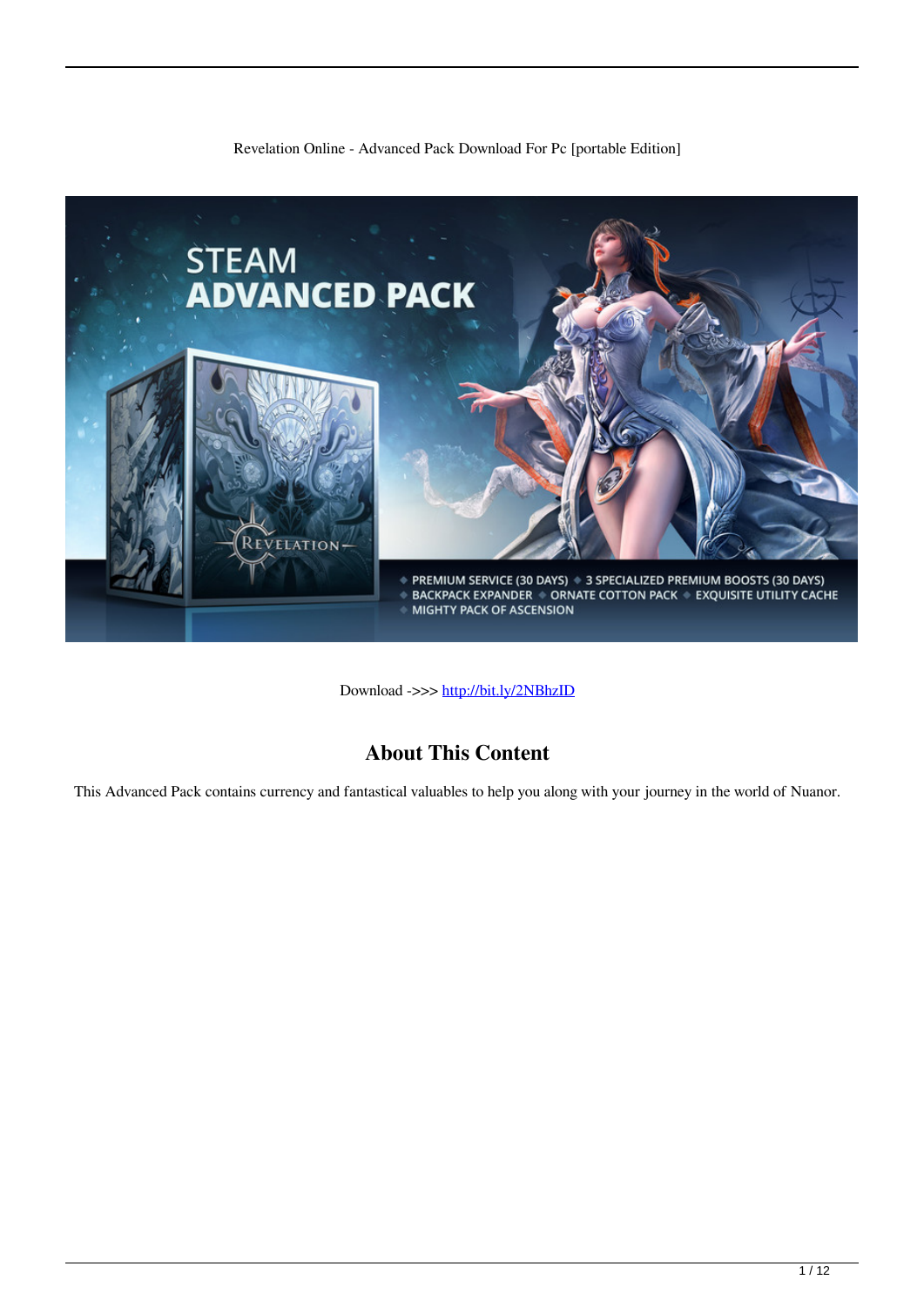

# **INCLUDES**

## **99 Backpack Expanders**

Backpack expanders allow you to expand your inventory in which you can then slot packs in to give yourself more space.

## **2 Ornate Cotton Packs**

Increase your inventory size with the Ornate Cotton Pack, giving you an additional 24 more slots to your inventory.

## **Exquisite Utility Cache**

Advance into your Nuanor journey with this pack, which grants you progression and travel items to help you on your adventure, check out the contents:

- 10 Egret Feathers
- 10 Vanisher's Conches
- 5 Large Whimsy Pouches
- 5 Argent Phlogiston
- 5 Precious Mount Boxes
- 5 Spirit Feather Boxes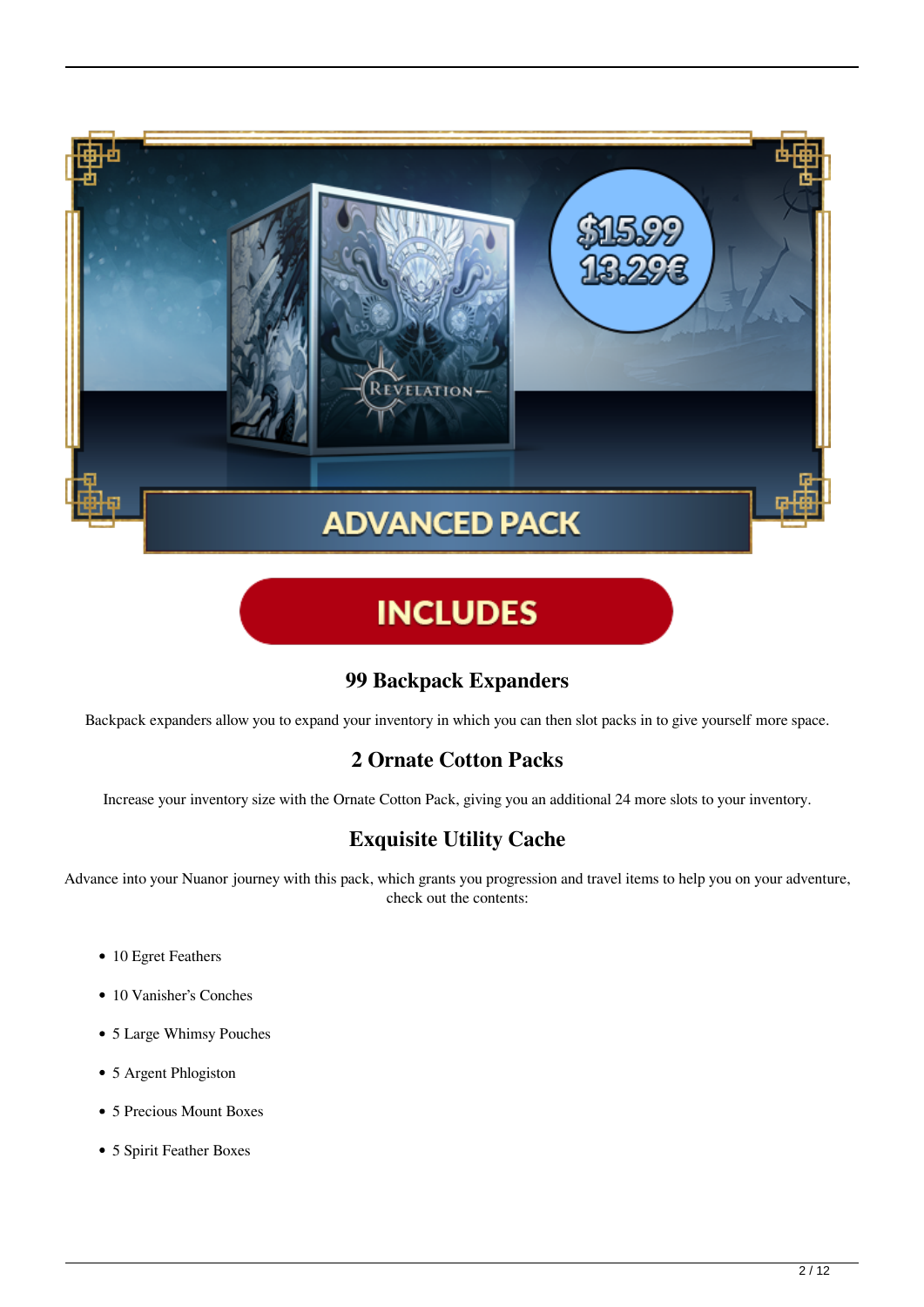- 1 Ornate Cotton Pack
- 58,888 Imperial Coins
- 2 Journey of Lampyr
- 2 Returning Souls
- 1 Astral Greatvoice

#### **Mighty Pack of Ascension**

Ascend to greater heights with this package, full of progression items to help you in your challenge against Nuanor's greatest threats, check out the contents:

- 5 Special Skill Chapters
- 10 Sidus Focus
- 3 Demonic Focus
- 80 Sidus Dao
- 20 Demonic Dao
- 50 Depleted Phlogiston
- 15 Argent Phlogiston
- 5 Red Phlogiston
- 8 Carved Rune I
- 10 Bead Pouches (Containing 6 Tier Beads per pouch)
- 3 Bronze Flames
- 3 Flame Pouches
- 30 Soul Grid Chests
- 30 Exquisite 1-Point Cards
- 28,888 Bronze Shards
- Permanent Title: Battle-Hardened

#### **Premium Service (30 Days)**

Premium Service gets you off with valuable bonuses to make your adventures in Nuanor more comfortable and epic, these bonuses include:

• Get 10% more XP for slaying basic monsters.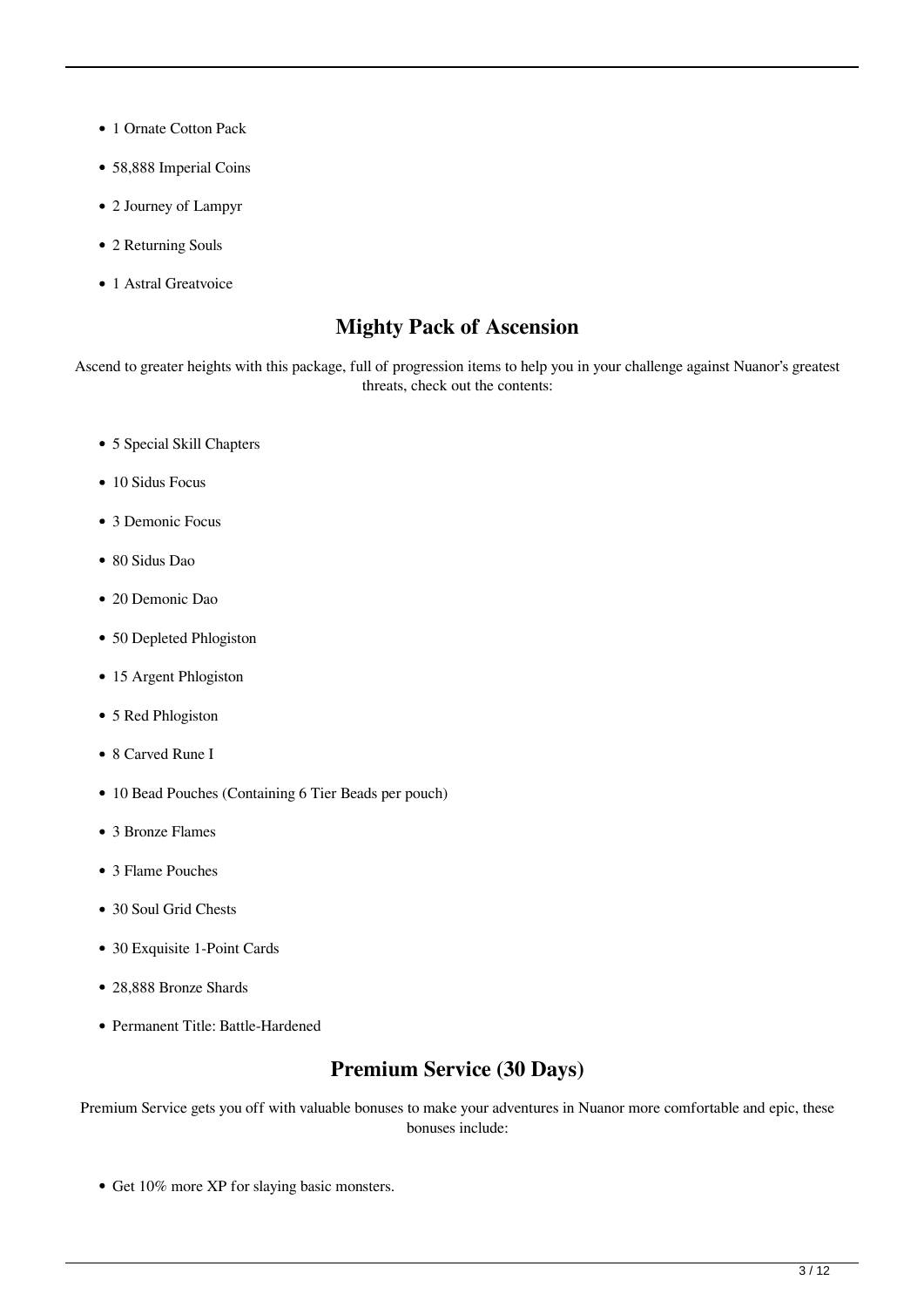- Increase the basic stamina recovery speed outside of combat by 20%.
- Claim or Freeze Double XP Time without having to interact with a special NPC.
- Ability to restore crafting energy while offline (Diligence  $\&$  Inspiration)
- Double the limit of crafting energy that can be stored (Diligence  $\&$  Inspiration)
- Daily Loot 4,000 Imperial Coins which be used for purchasing various items from NPCs, and also such operations as repairing equipment and using portals.
- Daily Loot 2 Crystal Pills that can increase character experience.
- Daily Loot 2 Free World Shouts: Uses the power of the mountains and rivers to shout to the entire world. A product of the Imperial Marksman Academy. Automatically disappears when a message is sent to the Greatvoice channel.
- Allows you to activate Progress Boost Pack, Battle Boost Pack, Explorer's Boost Pack

Please note, that the premium service only lasts for 30 days.

#### **Explorer's Boost (30 Days)**

Travelling around Nuanor has never been easier, check out what benefits you get with the Explorer's Boost:

- Your mount(s) won't get hungry when used.
- Your wing(s) won't wear out when used.
- All mounts within the mount inventory panel will inherit the speed of your fastest mount.
- All wings within the wing inventory panel will inherit the speed of your fastest wings.
- Daily Loot 3 Explorer's Boosts
- Daily Loot 1 Windrider Feathers

Please note, you can only use the Explorer's Boost if Premium Service is active and that the Explorer's Boost only lasts for 30 days.

#### **Cultivation Boost (30 Days)**

Gain additional Experience Points, League Value and Demonslayer Points with the Cultivation Boost, check out the benefits:

- Get 20% more Daily Honing Experience recovery, which works in the background.
- Get 15% more Experience when using Food in the Hot Springs.
- Additional 30% more League Value if you are within the maximum cap.
- Additional 30% more Demonslayer Points if you are within the maximum cap.
- Get 3 times Experience on Trial mode dungeons. (Misty Hollow: Trial, Tower of Pain: Trial, Trial of the Four Kings)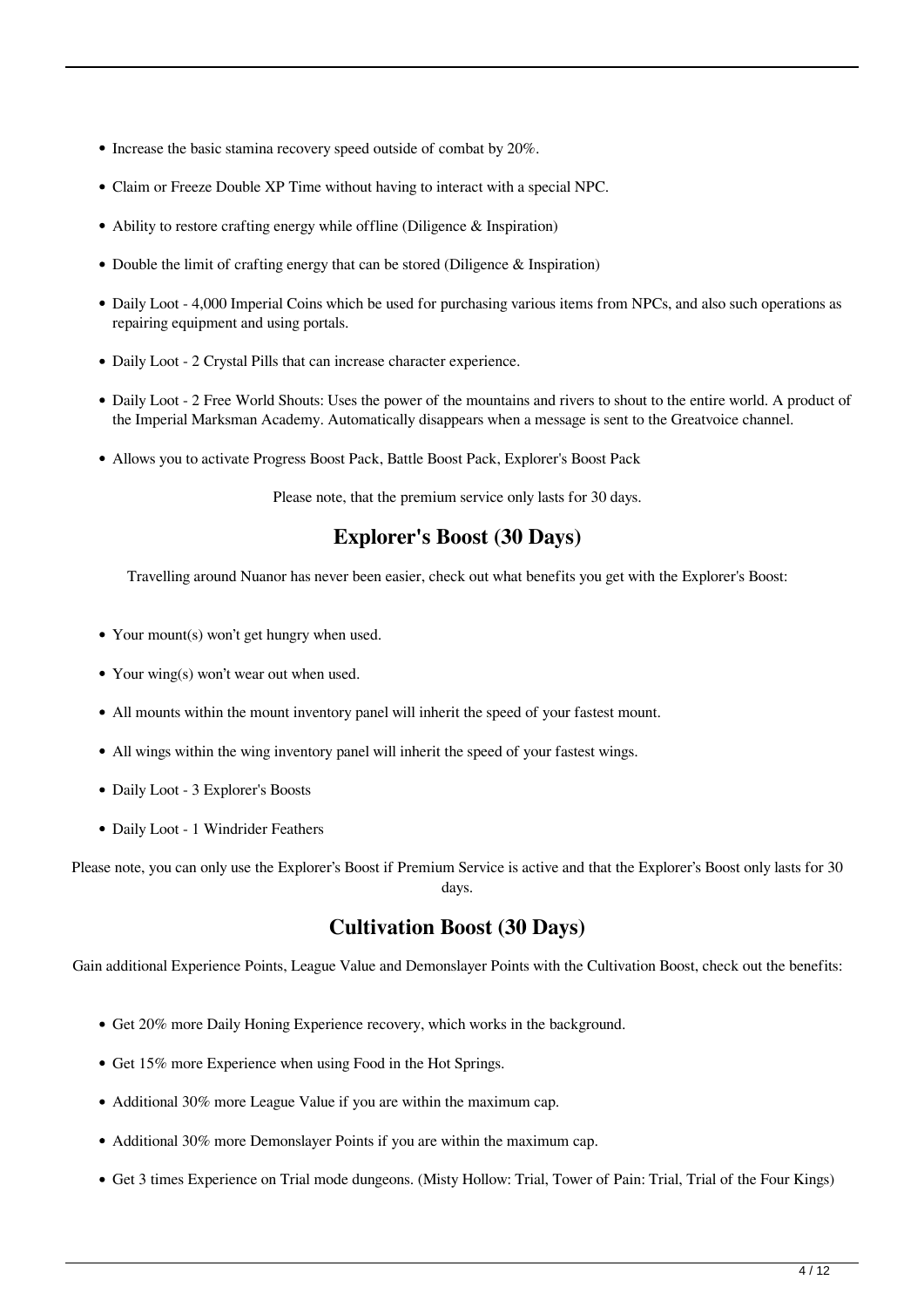- Daily Loot 2 Small Whimsy Bead Pouches
- Daily Loot 1 Cod Liver Oil granule

Please note, you can only use the Cultivation Boost if Premium Service is active and that the Cultivation Boost only lasts for 30 days.

#### **Battle Boost (30 Days)**

Get additional activation pages to allow you to have different character builds, which you can switch between on the fly with the Battle Boost, check out the benefits:

- Daily Loot 5 Free Dungeon Respawns
- Daily Loot 2 Annex Vouchers
- Access to an additional Special Attribute page.
- Access to an additional Skill Cultivation page.

Please note, you can only use the Battle Boost if Premium Service is active and that the Battle Boost only lasts for 30 days.

## **IMPORTANT**

You will not be able to use a Steam-purchased Pack or Items on any account that was not created via Steam. If your account was created pre-Steam integration, or you created it via the Mycom Game Center from our official website, simply head to our website store page instead. All the purchased DLC will appear in the web site inventory. You will need to log into the game in order to receive your DLCs in your web inventory. If you are already logged into the game, please log out and back into the game. Please click "Redeem your DLC" banner in Game Center to get to the web inventory for your account.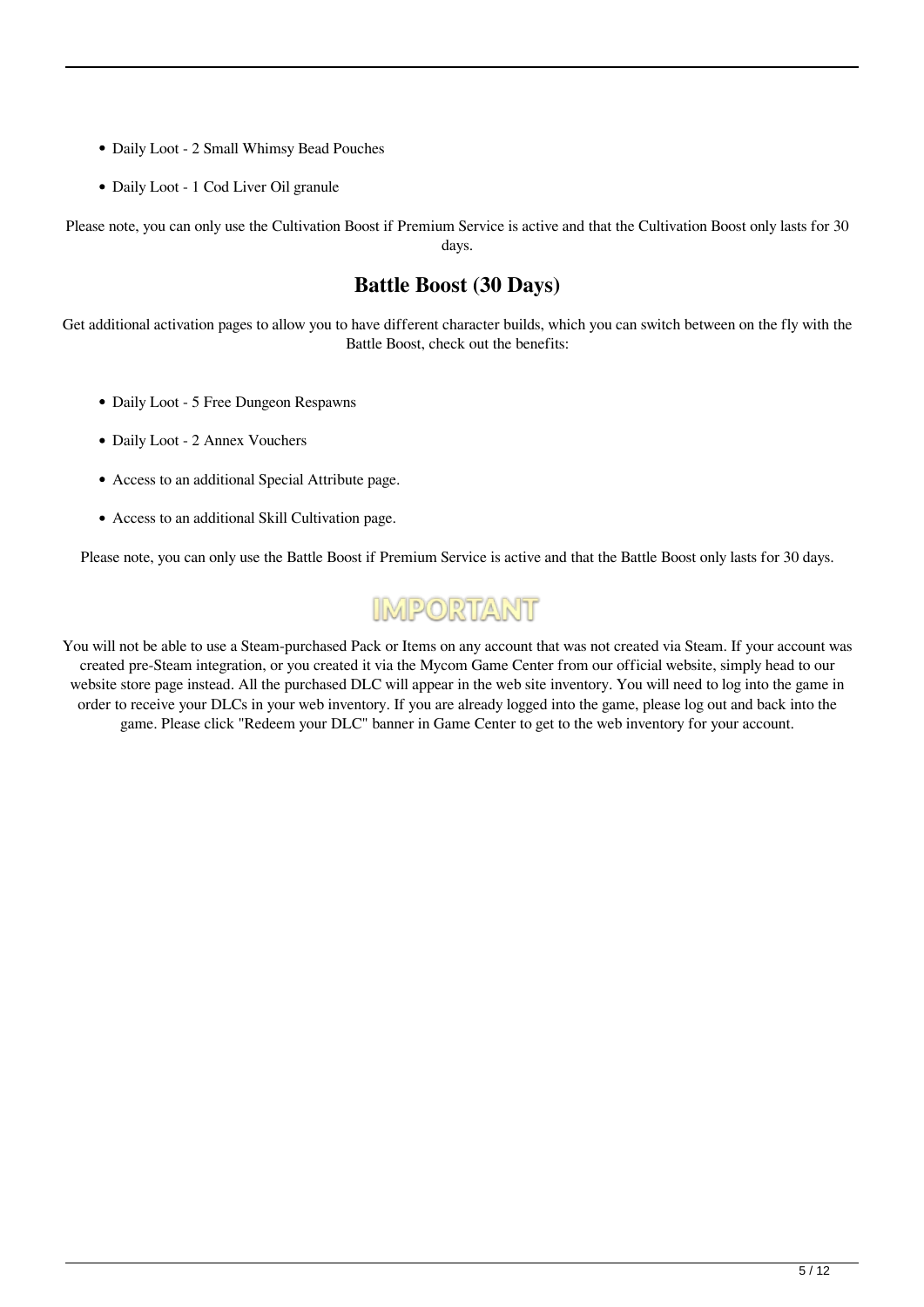Title: Revelation Online - Advanced Pack Genre: Free to Play, Massively Multiplayer, RPG Developer: Netease Games Publisher: MY.GAMES Release Date: 7 Aug, 2018

b4d347fde0

#### **Minimum:**

**OS:** Windows 7 and higher

**Processor:** Intel Core 2 Duo 2.4 GHz

**Memory:** 2 GB RAM

**Graphics:** NVIDIA GeForce GT610/Intel HD 4000

**Network:** Broadband Internet connection

**Storage:** 30 GB available space

**Additional Notes:** Broadband Connection with 128kb/s or more bandwidth

English